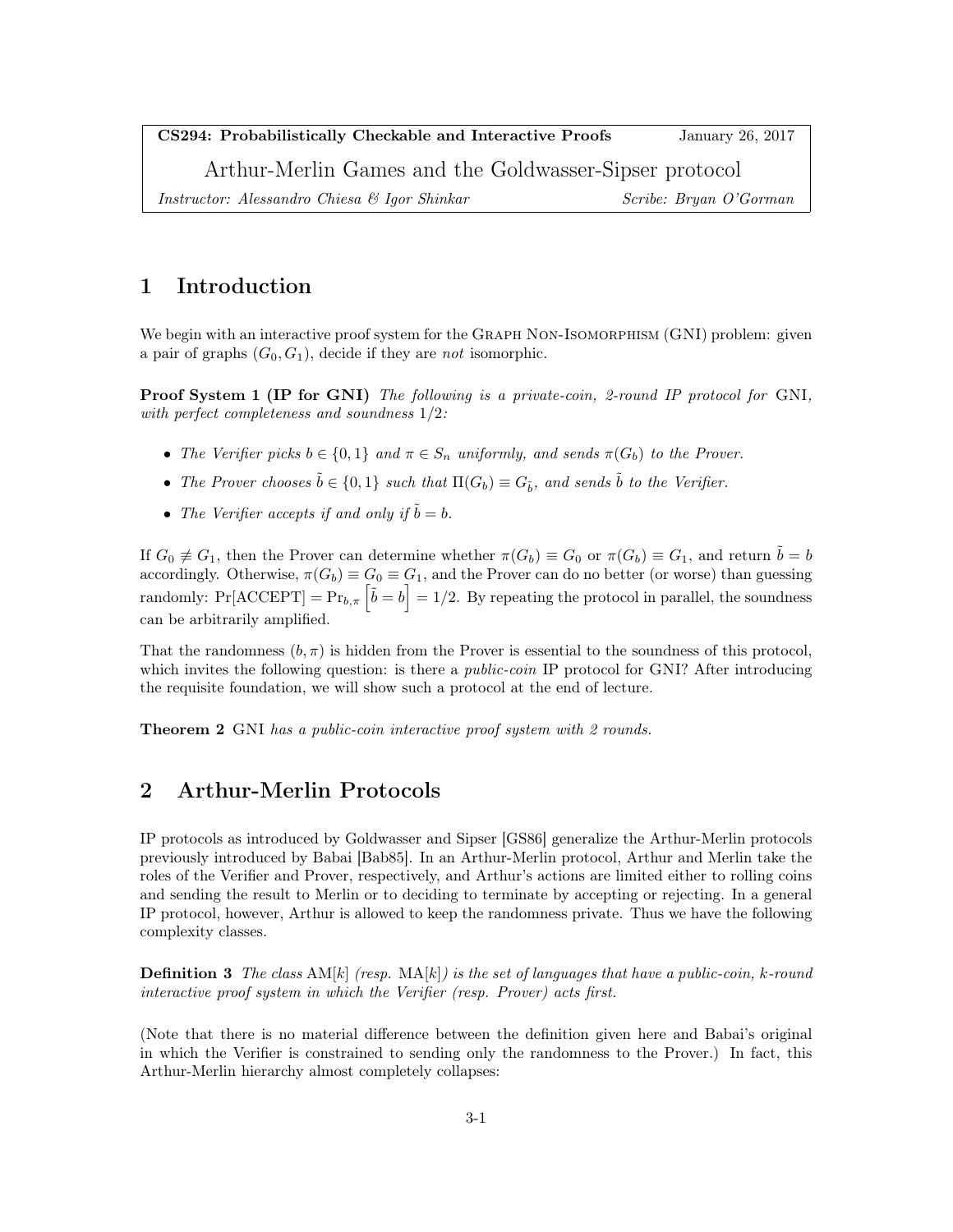**Theorem 4** For all constant  $k \geq 2$ ,  $AM[2] = AM[k] = MA[k+1]$ . [Bab85]

Corollary 5 MA  $\subset$  AM.

Therefore, we can unambiguously define  $AM \triangleq AM[2]$ . More generally, we have interactive proof systems with private coins:

**Definition 6** The class  $IP[k]$  is the set of languages that have a private-coin, k-round interactive proof system.

There is another way of characterizing AM and MA that gives an interesting perspective into their difference.

**Fact 7** Let  $V : (x, \pi, r) \mapsto \{0, 1\}$  be the predicate indicating whether the Verifier accepts, where x is the instance,  $\pi$  is the proof sent by the Prover, and r is the randomness sampled by the Verifier. Then

\n- \n
$$
\mathbf{AM} = \left\{ L : \exists V \begin{cases} \Pr_r \left[ \exists \pi V(x, \pi, r) = 1 \right] > 2/3, \quad x \in L, \\ \Pr_r \left[ \exists \pi V(x, \pi, r) = 1 \right] < 1/3, \quad x \notin L \end{cases} \right\}
$$
\n
\n- \n
$$
\mathbf{MA} = \left\{ L : \exists V \begin{cases} \exists \pi \Pr_r \left[ V(x, \pi, r) = 1 \right] > 2/3, \quad x \in L, \\ \forall \pi \Pr_r \left[ V(x, \pi, r) = 1 \right] < 1/3, \quad x \notin L \end{cases} \right\}
$$
\n
\n

Note the distinction between whether or not the quantification of the proof is conditioned on the randomness or not; in this sense, one difference between AM and MA is whether or not the predicate V is deterministic or random, respectively.

### 2.1 Perfect completeness

Not only can we arbitrarily amplify completeness and soundness through parallel repetition, but it can be shown that any AM system can be modified so that it has perfect completeness.

**Definition 8** The class  $AM_{c,s}$  is the set of languages with 2-round Arthur-Merlin protocols with completeness c and soundness s.

Fact 9  $AM_{\frac{2}{3},\frac{1}{3}} \subset AM_{1-2^{-n^2},2^{-n^2}}$  and  $MA_{\frac{2}{3},\frac{1}{3}} \subset MA_{1-2^{-n^2},2^{-n^2}}$ .

**Theorem 10**  $AM_{\frac{2}{3},\frac{1}{3}} = AM_{1,\frac{1}{2}} = AM_{1,2^{-n}} = AM.$ 

With this notation, we can state a more specific version of Theorem 2:

Theorem 11  $\exists 0 < s < c < 1$  such that  $\text{GNI} \in \text{AM}_{c.s.}$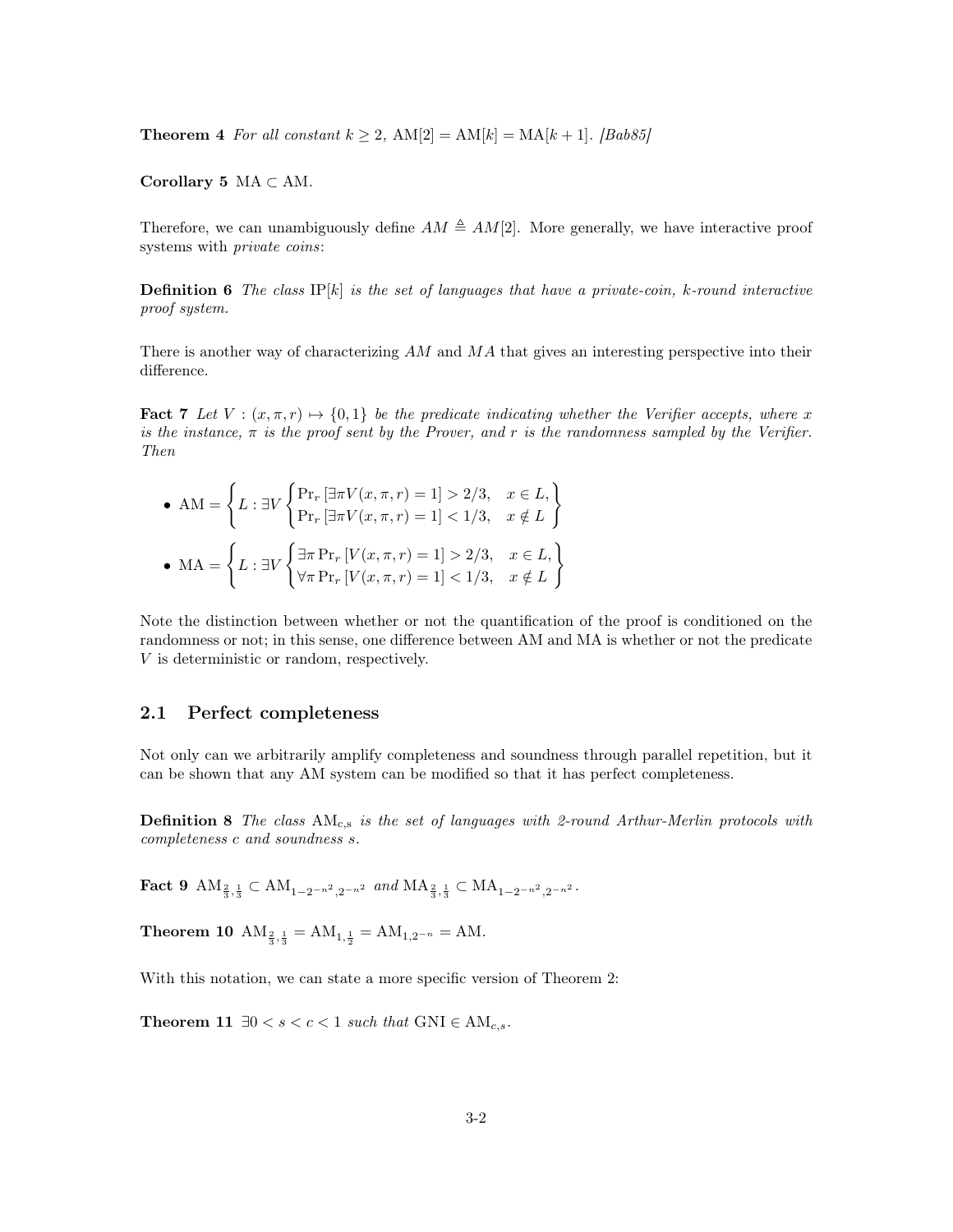#### 2.2 Public versus private coins

While we won't prove it here, we can make a much more general statement than Theorem 2: for every language L with a k-round IP system, L has a  $k + 2$  round public-coin IP system. More formally, we have the following theorem due to Goldwasser and Sipser [GS86]:

## Theorem 12  $\forall k, \text{IP}[k] \subset \text{AM}[k+2]$

The main ideas of the proof of the above theorem are contained in the proof of Theorem 2. The essence of the proof is to reformulate the problem as one about the size of a certain set. Given a pair of graphs  $(G_0, G_1)$ , let

$$
S = \{(H, \pi) : \pi \in \text{aut}(H) \land (H \equiv G_0 \lor H \equiv G_1)\}.
$$
\n
$$
(1)
$$

Then

$$
|S| = \begin{cases} 2 \cdot n!, & G_0 \not\equiv G_1, \\ n!, & G_0 \equiv G_1. \end{cases}
$$
 (2)

Now, we would like an AM protocol that convinces the Verifier that  $|S| = N$  and not  $|S| = N/2$ , where  $N = 2 \cdot n!$ . We can do so using hashing.

## 3 Hashing

We'll briefly introduce the relevent ideas from hashing that we'll need to construct the AM system for GNI.

**Definition 13** A family of functions  $\mathcal{H}_{m,k} = \left\{ h : \{0,1\}^m \to \{0,1\}^k \right\}$ , where  $k < m$ , is called a pairwise independent hash family if for all  $x \neq x' \in \{0,1\}^m$  and  $y, y' \in \{0,1\}^k$ ,

$$
\Pr_{h \in \mathcal{H}_{m,k}} \left[ h(x) = y \wedge h(x') = y' \right] = 2^{-2k}.
$$
 (3)

**Lemma 14** There exists a pairwise independent hash family  $\mathcal{H}_{m,k}$  of size  $2^{2m}$ ; therefore, a function  $h \in \mathcal{H}_{m,k}$  can be sampled using  $2m$  bits.

Proof: Let

$$
\mathcal{H} = \left\{ h_{a,b}(x) = a \cdot x + b \mod 2^k : a, b \in \mathbb{F}_{2^m} \right\},\tag{4}
$$

 $\Box$ 

where multiplication is within the field  $\mathbb{F}_{2^m}$ . Fix  $x \neq x' \in \{0,1\}^m$  and  $y, y' \in \{0,1\}^k$ . Then

$$
\Pr_{h \in \mathcal{H}_{m,k}} [h(x) = y \wedge h(x') = y'] = \Pr_{h \in \mathcal{H}_{m,k}} [(ax + b = y \mod 2^{k}) \wedge (ax' + b = y' \mod 2^{k})]
$$
  
= 
$$
\Pr_{h \in \mathcal{H}_{m,k}} [(a = (y - y')(x - x')^{-1} \mod 2^{k}) \wedge (b = y - ax \mod 2^{k})] = 2^{-2k}.
$$
  
(5)

Going forward, we will assume  $\mathcal{H}_{m,k}$  is as defined in Equation 4.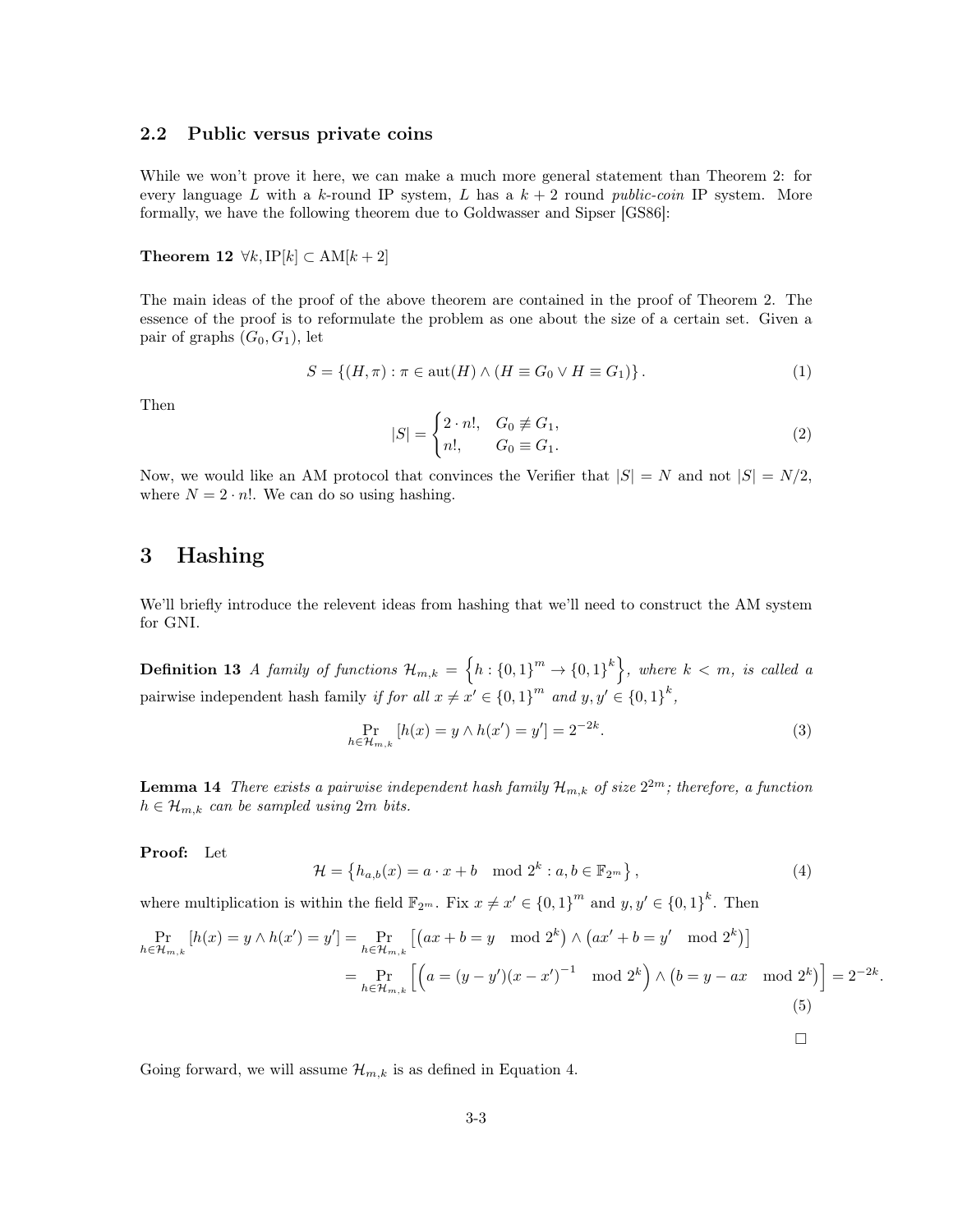## 4 Goldwasser-Sipser Protocol

Now, we are prepared to complete our proof of Theorem 2, using a protocol due to Goldwasser and Sipser. The protocol is for the general problem of determining whether a set S is of size N or at most  $N/2$ . The only constraint on S is that membership therein can be efficiently determined given a witness. Specializing to the case when the set is as defined in Equation 1 gives the desired result for GNI.

Proof System 15 Goldwasser-Sipser The following is a public-coin, 2-round IP (i.e. AM) protocol for determining whether the size of a set  $S \subseteq \{0,1\}^m$  is N or at most N/2. First, choose a k such that  $2^{k-2} \le N \le 2^{k-1}$ , and let  $p = N \cdot 2^{-k} \in [1/4, 1/2]$ . S (implicitly), N, and k are known by both the Verifier and the Prover.

- The Verifier picks a random hash function  $h_{a,b}$  from  $\mathcal{H}_{m,k}$  by uniformly sampling  $a, b \in \mathbb{F}_{2^m}$ , as well as  $y \in F_{2^k}$ , then sends  $(a, b, y)$  to the Prover.
- The Prover finds an  $x \in S$  such that  $h(x) = y$ , and sends this x together with a proof  $\pi$  of its membership in S back to the Verifier.
- The Verifier accepts iff the proof  $\pi$  certifies that  $x \in S$ .

The following claim implies the completeness and soundness of the above protocol.

Claim 16 • If  $|S| = N$ , then  $\Pr_{h,y} [\exists x \in S : h(x) = y] \ge \frac{3}{4}$  $|S|$  $\frac{|S|}{2^k} = \frac{3}{4}p.$ 

• If 
$$
|S| \le N/2
$$
, then  $\Pr_{h,y} [\exists x \in S : h(x) = y] < \frac{|S|}{2^k} = \frac{p}{2}$ .

**Proof:** Let  $S \subset \{0,1\}^m$  such that  $|S| \leq 2^{k-1}$ . Uniformly sample  $h \in \mathcal{H}_{m,k}$  and  $y \in \{0,1\}^k$ . Then

$$
\frac{3}{4} \frac{|S|}{2^k} \le \Pr_{h,y} \left[ \exists x \in S : h(x) = y \right] \le \frac{|S|}{2^k},\tag{6}
$$

which immediately implies the claim. The upper bound is almost trivial;  $|h(S)| \leq |S|$ . To show the lower bound, fix y. Then

$$
\Pr_{h} \left[ \exists x \in S : h(x) = y \right] \ge \sum_{x \in S} \Pr_{h} \left[ h(x) = y \right] - \sum_{x \ne x' \in S} \Pr_{h} \left[ h(x) = y \land h(x') = y \right]
$$
\n
$$
= |S| \frac{1}{2^{k}} - {S \choose 2} \cdot \frac{1}{2^{2k}}
$$
\n
$$
\ge \frac{|S|}{2^{k}} - \frac{1}{2} \left( \frac{|S|}{2^{k}} \right)^{2}
$$
\n
$$
\ge \frac{|S|}{2^{k}} - \frac{1}{4} \frac{|S|}{2^{k}} = \frac{3}{4} \frac{|S|}{2^{k}}.
$$
\n(7)

Because this holds for all y, the lower bound follows.  $\Box$ 

The relationship between the public-coin Goldwasser-Sipser protocol for GNI and the private-coin one given at the beginning of lecture captures of the general proof that  $IP[k] \subset AM[k+2]$ . Consider  $S$  as the set of possible messages from the Verifier to the Prover. If the two graphs are isomorphic, then the message completely obscures the bit b that selects one of the graphs, while otherwise the message completely reveals it. Therefore, if the graphs are isomorphic then the mapping from the randomness to the message is 21, while otherwise it is 11. In the latter case, the set  $S$  of messages is twice as large.